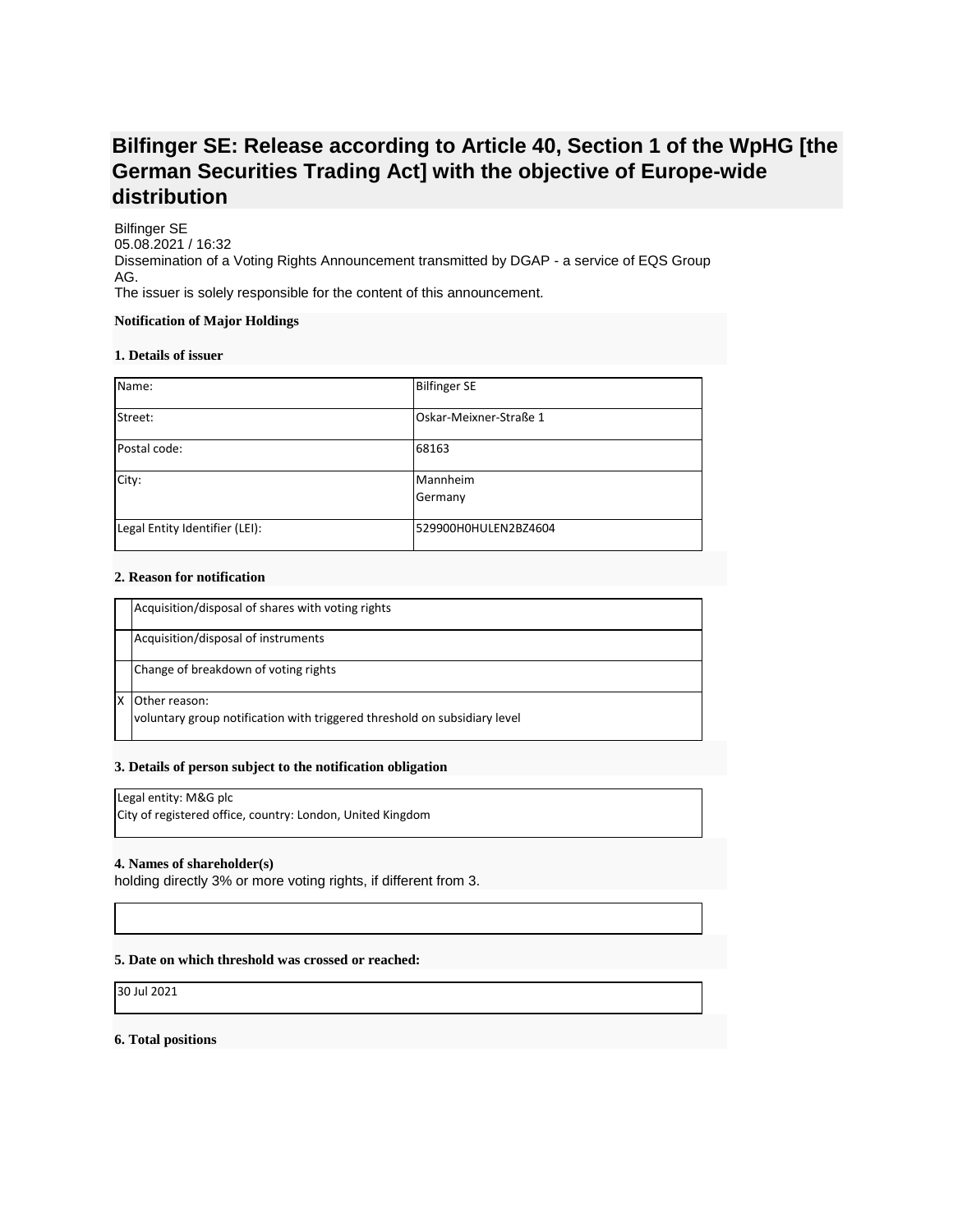|              | % of voting rights | % of voting rights          | Total of  | Total number of voting rights |
|--------------|--------------------|-----------------------------|-----------|-------------------------------|
|              | attached to shares | through instruments         | both in % | pursuant to Sec. 41 WpHG      |
|              | (total of $7.a.$ ) | (total of $7.b.1 + 7.b.2$ ) | (7.a. +   |                               |
|              |                    |                             | 7.b.      |                               |
|              |                    |                             |           |                               |
| <b>New</b>   | 4.76 %             | 0.84%                       | 5.60 %    | 44209042                      |
| Previous     | 3.43 %             | 2.14 %                      | 5.57 %    |                               |
| notification |                    |                             |           |                               |

## **7. Details on total positions**

# **a. Voting rights attached to shares (Sec. 33, 34 WpHG)**

| <b>ISIN</b>  | Absolute                 |                            | In $%$                   |                            |
|--------------|--------------------------|----------------------------|--------------------------|----------------------------|
|              | Direct<br>(Sec. 33 WpHG) | Indirect<br>(Sec. 34 WpHG) | Direct<br>(Sec. 33 WpHG) | Indirect<br>(Sec. 34 WpHG) |
| DE0005909006 |                          | 2103817                    | 0.00%                    | 4.76%                      |
| <b>Total</b> | 2103817                  |                            | 4.76 %                   |                            |

## **b.1. Instruments according to Sec. 38 (1) no. 1 WpHG**

| Type of instrument               | Expiration or maturity | Exercise or conversion | Voting rights | Voting rights |
|----------------------------------|------------------------|------------------------|---------------|---------------|
|                                  | date                   | period                 | absolute      | in %          |
| Lent shares (right of<br>recall) |                        |                        | 370000        | 0.84%         |
|                                  |                        | Total                  | 370000        | 0.84%         |

# **b.2. Instruments according to Sec. 38 (1) no. 2 WpHG**

| Type of    | <b>Expiration or</b> | Exercise or       | Cash or physical | Voting rights | Voting      |
|------------|----------------------|-------------------|------------------|---------------|-------------|
| instrument | maturity date        | conversion period | settlement       | absolute      | rights in % |
|            |                      |                   |                  |               |             |
|            |                      |                   |                  | 0             | 0.00%       |
|            |                      |                   |                  |               |             |
|            |                      |                   | Total            | 0             | 0.00%       |
|            |                      |                   |                  |               |             |

## **8. Information in relation to the person subject to the notification obligation**

Person subject to the notification obligation is not controlled nor does it control any other undertaking(s) that directly or indirectly hold(s) an interest in the (underlying) issuer (1.).

 $X$  Full chain of controlled undertakings starting with the ultimate controlling natural person or legal entity:

| Name    | % of voting rights (if<br>at least 3% or more) | % of voting rights through   Total of both (if at<br>instruments (if at least 5% or   least 5% or more)<br>more) |   |
|---------|------------------------------------------------|------------------------------------------------------------------------------------------------------------------|---|
| M&G plc | %                                              | %                                                                                                                | % |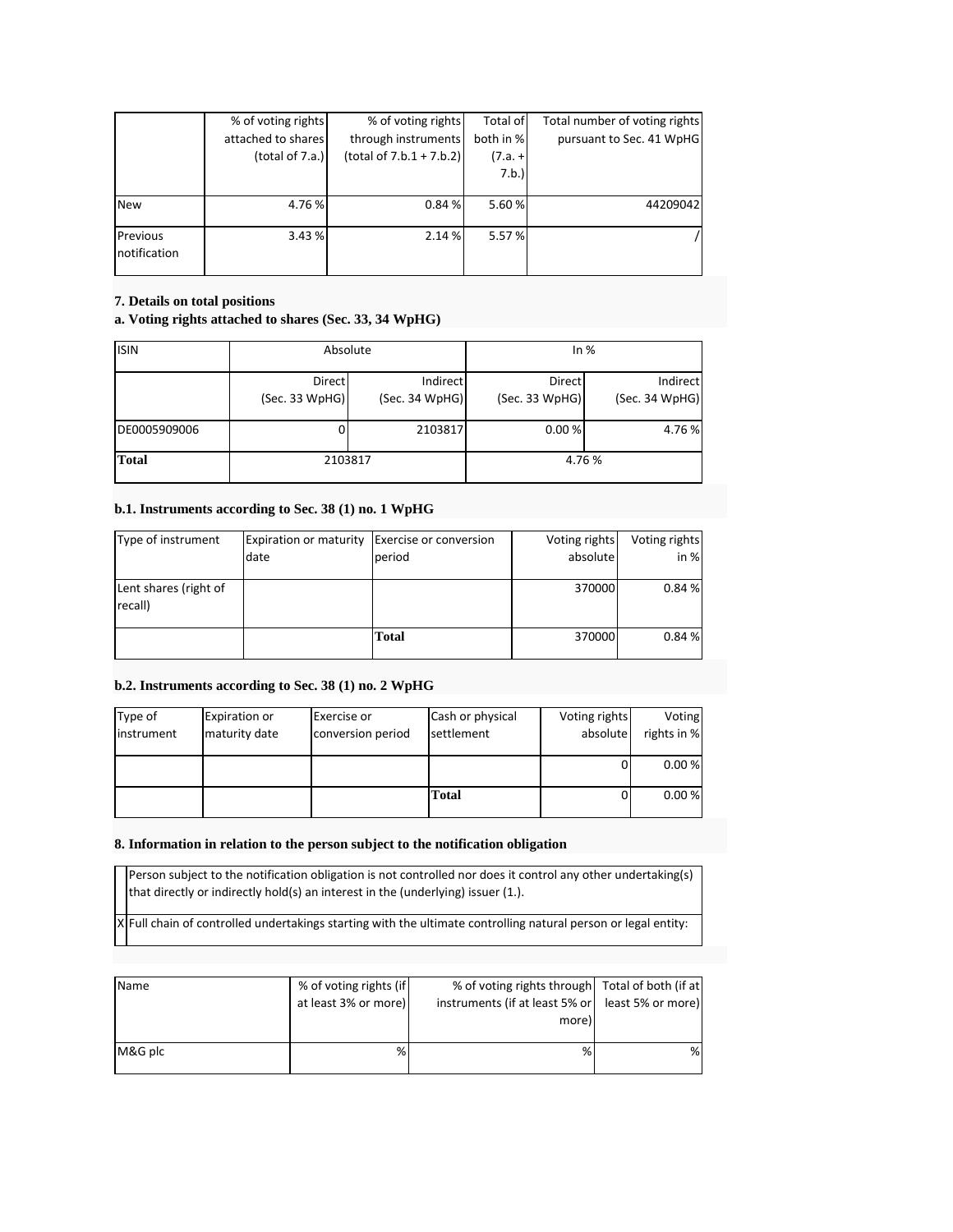| M&G Group Regulated Entity         | %      | %    | $\%$  |
|------------------------------------|--------|------|-------|
| Holding Company Limited            |        |      |       |
| The Prudential Assurance           | 3.74 % | %    | %     |
| Company Limited                    |        |      |       |
| <b>Prudential Pensions Limited</b> | %      | %    | %     |
|                                    | %      | %    | %     |
| M&G plc                            | %      | %    | %     |
| M&G Group Regulated Entity         | %      | %    | $\%$  |
| <b>Holding Company Limited</b>     |        |      |       |
| M&G Group Limited                  | %      | %    | %     |
| M&G FA Limited                     | %      | %    | %     |
| M&G Investment Management          | 4.76%  | %    | 5.60% |
| Limited                            |        |      |       |
|                                    | %      | %    | %     |
| M&G plc                            | %      | %    | %     |
| M&G Group Regulated Entity         | %      | %    | %     |
| <b>Holding Company Limited</b>     |        |      |       |
| M&G Group Limited                  | %      | %    | $\%$  |
| M&G FA Limited                     | %      | %    | %     |
| M&G Luxembourg S.A.                | 4.33%  | $\%$ | 5.17% |

# **9. In case of proxy voting according to Sec. 34 para. 3 WpHG**

(only in case of attribution of voting rights in accordance with Sec. 34 para. 1 sent. 1 No. 6 WpHG)

Date of general meeting:

Holding total positions after general meeting (6.) after annual general meeting:

| Total of both | Proportion of instruments | Proportion of voting rights |
|---------------|---------------------------|-----------------------------|
| %             | %                         | %                           |

# **10. Other explanatory remarks:**

Date

04 Aug 2021